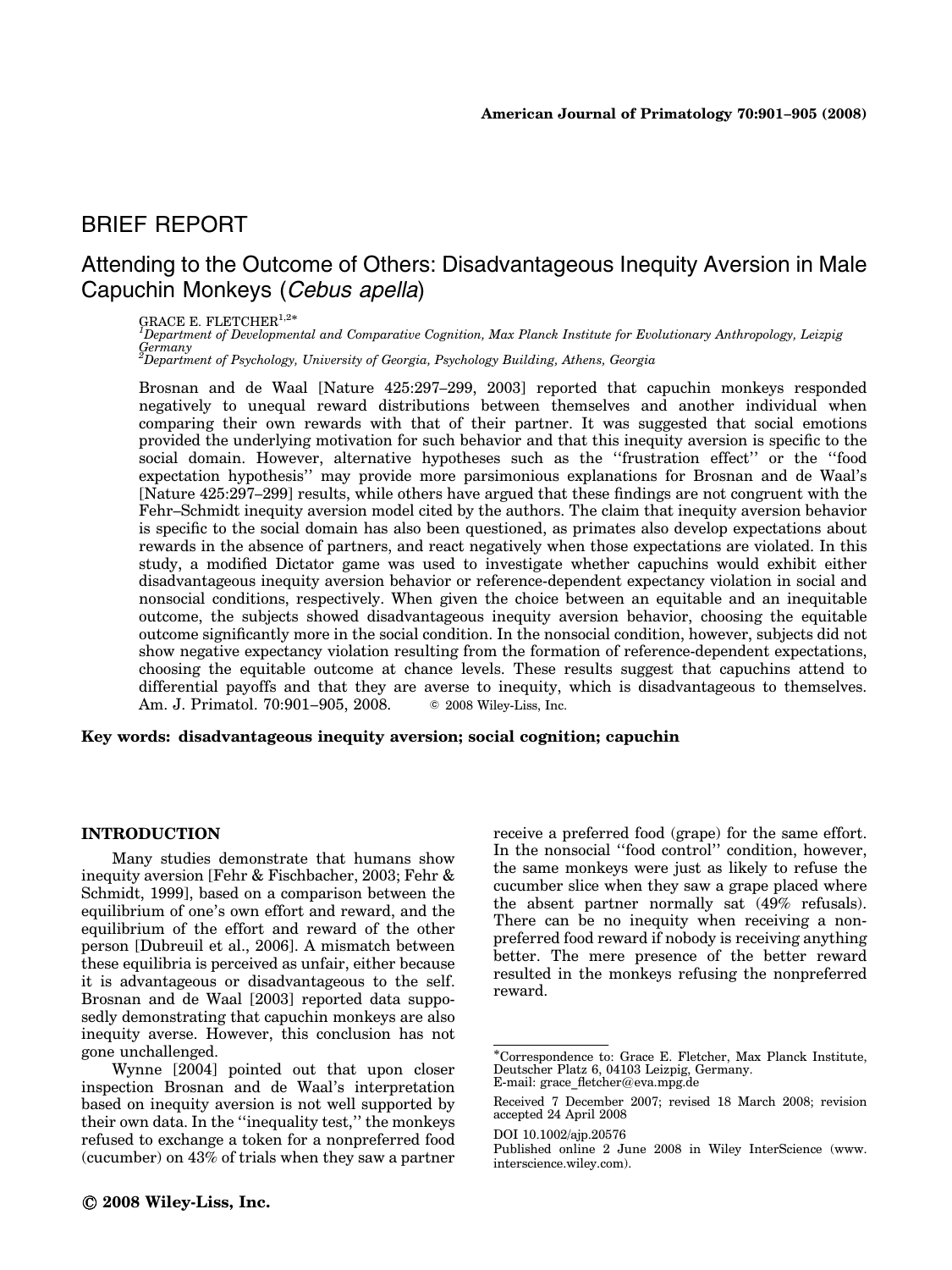The high number of refusals when there was no partner along with the cognitive complexity of perceiving relations between relations opens the possibility of an alternative explanation for the findings of Brosnan and de Waal [2003]. Roma et al. [2006] suggested that the monkeys may have shown higher rejection rates owing to the wellknown ''frustration effect'' that normally arises when subjects are initially given a high-quality reward followed by a low-quality reward. In other words, rejection is a consequence of the change in food quality rather than the difference between what the subject and the partner are receiving. Roma et al. [2006] provided empirical support for the frustration effect in a group of capuchins. However, in a recent study, van Wolkenten et al. [2007] ruled out this alternative explanation and showed that the capuchin monkeys' negative responses to unequal reward distributions are affected by the sensitivity to individual energy expenditure or effort; they found that the lowest level of performance occurred when subjects were required to expend a large effort while at the same time seeing their partner receive a better reward.

Akin to the frustration effect, the food expectation hypothesis put forth by Bräuer et al. [2006] presents an alternative explanation, which suggests that the subjects' (members from all of the great ape species) behavior is mainly determined by whether they expect to get the preferred food always visible to them. As in Dubreuil et al. [2006] and Roma et al. [2006], subjects did not have to exchange tokens for food. Bräuer et al. [2006] found that the apes ignored fewer pieces of the less-preferred food and stayed longer at the testing station when the conspecific got the favored food. Additionally, the subject begged more when the competitor was present than when s/ he was not present. Taken together with Dubreuil et al.'s [2006] results, these findings contrast markedly with those of Brosnan and de Waal [2003].

Despite the current pursuit to determine the psychological underpinnings of inequity aversion in nonhuman primates, very little is known about capuchin monkeys' sensitivity to inequitable outcomes. Current research has focused on their ability to recognize that rewards and efforts differ between individuals, and the resulting active avoidance of inequality disadvantageous to themselves. All a capuchin need do, if sensitive to inequity, is refuse to exchange the token for a lesser reward or simply refuse to accept the lesser food item from the experimenter. Brosnan and de Waal [2003] likened this behavior to that found in games designed to approximate the features of human bargaining. Directly relevant to their study is the ''ultimatum game''; a one-trial game in which a ''proposer'' is given a sum of money to split between the proposer and another individual, known as the ''responder.'' The specified amounts are only paid to each individual once the responder accepts the suggested distribution of money.

Although the connection between capuchin and human inequity aversion behaviors seems justified, there is a crucial difference between Brosnan and de Waal's [2003] design and the ultimatum game—the responder's rejection of the proposer's distribution of funds creates income equity by assuring that neither is paid. Owing to the lack of this property in the design, the capuchin responders actually increased the inequity in the outcome by rejecting the cucumbers, because the conspecific continued to receive grapes. As Henrich [2004] noted, for there to be congruence of process between the results of the ultimatum game and the results reported by Brosnan and de Waal [2003], responders would have had to accept the cucumber offerings to reduce the inequity of the outcome between themselves and their models.

Given the precise processes within these economic games, the purpose of this study was to examine inequity aversion behavior within a modified Dictator's game based on the properties of the Cardinal ultimatum game proposed by Bolton and Zwick [1995]. This consists of the standard ultimatum game, except that proposers have only two choices, an equitable allocation or a highly inequitable one. Capuchin subjects were given two choices, allowing them to select the context of their payoff; both choices led to the same payoff (one piece of food), but were framed as either equitable (conspecific received one piece of food) or inequitable (conspecific received three pieces of food). If sensitive to inequity, capuchins would be expected to choose the equitable option that delivered one piece of food to both the subject and the conspecific. In addition, a nonsocial condition in which the choices were the same but without the presence of a conspecific was given. If the capuchins reliably choose the equitable option in the social condition, then their choices in the nonsocial condition can help clarify what mediates inequity aversion behavior.

## METHOD

## Subjects and Housing

The subjects were eight adult male capuchin monkeys, (*Cebus apella*), ranging from 13 to 21 years of age. They were housed in pairs (MI and SO; LE and NI; CH and XE; JO and XV) in a single indoor room at the University of Georgia, with visual access to each other along with limited daily social interactions for enrichment. All had been reared with conspecifics, except JO, who was human-reared. They had ad libitum access to water and were not food deprived. All subjects had participated in various physical and social cognitive tests, but the procedure for this study was novel to them. The research was conducted in compliance with protocols approved by the University of Georgia's Institutional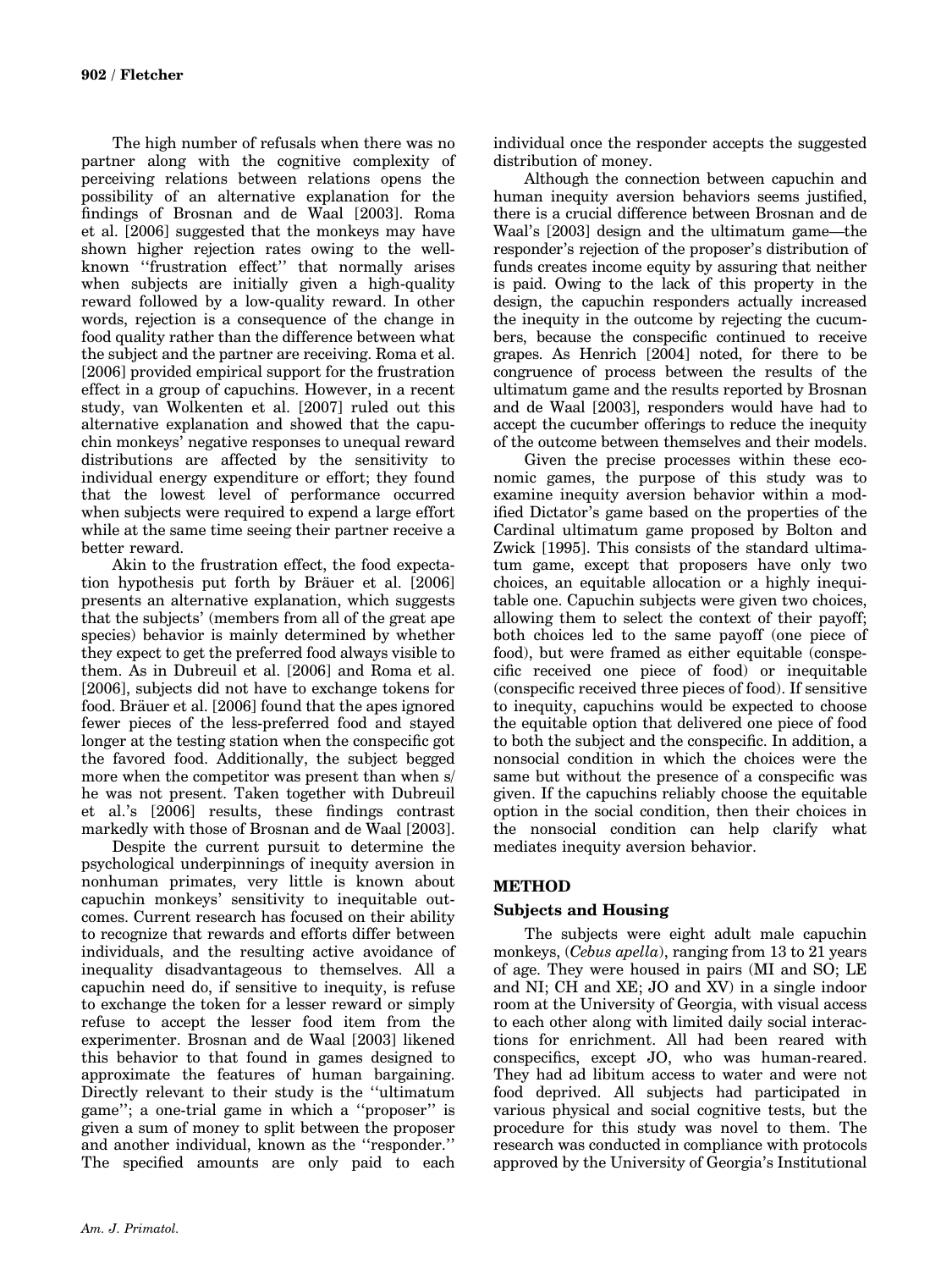Animal Care and Use Committee, and the subjects were treated as stated in the American Society of Primatologists principles for the ethical treatment of nonhuman primates.

#### Apparatus

The apparatus was originally designed and implemented in a study on food-choice and foodgiving in tufted capuchin monkeys [Takimoto et al., 2007]. It consisted of two plexiglass containers placed next to one another 4 cm apart on a rolling cart. Each container had an operator side and a recipient side (Fig. 1). The side with the drawer was the operator side. When pulled, the operator/subject was able to obtain the piece of food within. As the drawer was fully extended, a partition pushed food off a ledge and down a ramp so that the recipient could access the food through an opening. Each container was baited for both the operator (drawer) and the recipient (ledge). Only one drawer could be pulled at a time. As the recipient's side had no means to operate the drawer, the recipient was unable to control the operation of the apparatus.

#### Procedure

Before testing started all subjects were familiarized with the test apparatus both with a social partner and in the absence of a social partner. Additionally, at the beginning of testing, nonsocial knowledge probes were conducted to ensure that the capuchins were attending to the functioning of the apparatus. In these probes only one container was baited. When a subject met the criterion of choosing the baited drawer 80% of the time, it was deemed knowledgeable about how the apparatus functioned.



Fig. 1. Apparatus: top view of test apparatus. Subject is seen grabbing the drawer of the container of choice. By pulling, the subject will obtain the single piece of peanut within. Simulta-neously, the single piece of peanut visible on either side of the container will be pushed off its ledge and ejected out the bottom of the container into within reaching distance of the conspecific partner sitting opposite (not seen).

Seven capuchins experienced both roles of operator and recipient. The eighth capuchin (JO) only acted as a recipient as he was unable to meet the criterion in the knowledge probes. Each operator was tested with the other seven capuchins acting as recipients, with order in which the monkeys acted as operators and recipients randomly assigned. Each operator was given a session which consisted of nonsocial condition trials both before and after the social condition session itself.

The food used throughout the experiment alternated between cereal, peanuts and craisins. Three food types were used to maintain subjects' interest and motivation in the task. The containers always contained the same food type; food type randomly changed when the subject was paired with a new partner.

#### Social Condition

In the social condition, the recipient could reach from its testing cage to obtain the food released from the container by the operator. The operator could only reach the food placed within the drawer of the container of its choice. Regardless of which container the operator chose, the payoff for the operator remained the same: one piece of food. However, based on the amount of food made available to the recipient, the framing of the payoff was different. If the operator chose the equitable container, both received one piece of food, whereas if the operator chose the inequitable container, the operator still received one piece of food, while the recipient received three. There were 12 social trials per session, with equitable and inequitable outcomes presented on the left and right sides equally frequently in counterbalanced order.

#### Nonsocial Condition

The nonsocial condition provided a direct comparison with the social condition. Both containers were baited in the same manner as in the social condition. However, the recipient was not present. Twelve nonsocial trials per session were run, six before the social condition and six trials after. The equitable and inequitable outcomes were presented on the left and right sides equally frequently in counterbalanced order.

#### RESULTS

All of the capuchins, with the exception of SO, exhibited varying degrees of inequity aversion behavior. A 2 (side)  $\times$  2 (condition) repeated measures analysis of variance showed a main effect for the condition  $(F_{1,6} = 5.687, \eta_p^2 = .487, P < .05)$ , with no main effect of side and no side  $\times$  condition interaction.

The average proportion of equitable choices made by each capuchin in both conditions is presented in Figure 2. In the nonsocial condition,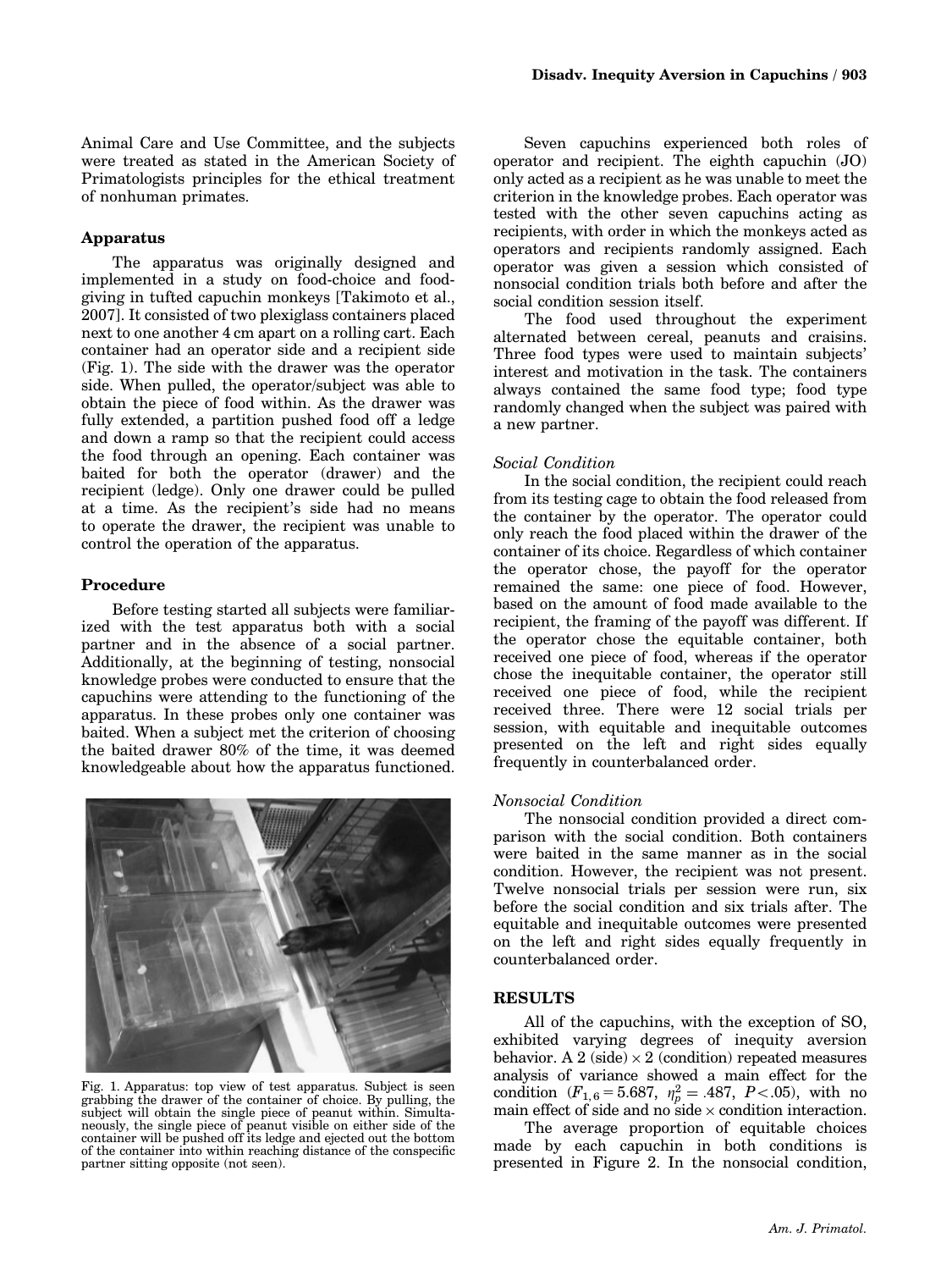

Fig. 2. Average proportion of equitable chocies by individual capchins in nonsocial and social conditions. Dashed and dotted lines represent the average proportion in the nonsocial and the social conditions, respectively.

the subjects did not choose the equitable option above chance  $t(6) = -.366$ ,  $P = .727$ . If their inequity aversion behavior was based on a reference-dependent comparison (negative expectancy violation), the proportion of equitable choices made in this condition should have been reliably above chance. However, the proportion of equitable choices was reliably above chance in the social condition,  $t(6) = 3.064$ ,  $P = .022$ . Additionally, a one-sample t-test indicated significantly more equity responses in the social than the nonsocial condition,  $t(6) = 2.644$ ,  $P = .038$ .

As mentioned previously, subject SO did not exhibit inequity aversion behavior, but instead showed a decrease in equitable choices from the nonsocial condition to the social condition, contrasting with the other six capuchins. Although six out of the seven capuchins showed the expected direction of effect, only CH's pattern of results reached significance,  $t(6) = 2.716$ ,  $P = .008$ . LE's data went in the same direction but failed to reach significance,  $t(6) = 1.768$ ,  $P = .081$ . However, the remaining four capuchins' individual choices showed no statistically significant differences.

#### DISCUSSION

The data presented here suggest that capuchins may be adverse to inequity if this puts themselves at a disadvantage. Six of the seven subjects preferred an equitable outcome to an inequitable outcome and overall chose significantly more equitable outcomes in a social condition than in a nonsocial condition. Not only do these results suggest that capuchin monkeys are averse to disadvantageous inequity, they also highlight the importance of the social context in the expression of this behavior. Before accepting this conclusion, however, we need to consider three alternative hypotheses about inequity aversion behavior in nonhuman primates.

First, there is social facilitation, defined as an increase in the frequency of a behavior already in the animal's repertoire when in the presence of others engaged in the same behavior [Galloway et al., 2005]. Social facilitation would explain why subjects rejected less food in the social conditions in both Dubreuil et al. [2006] and Bräuer et al. [2006]. In this study, the focus was on the chooser and not the responder. As the operator's choice was the critical moment, the social facilitation hypothesis does not apply as an alternative explanation for the subjects' inequity aversion behavior.

Second, owing to the use of single food items in this study, the alternative explanation proposed by Roma et al. [2006] does not apply. The frustration hypothesis can be ruled out because subjects could only ever obtain a single food item; inequity was created by quantitative, not qualitative variation in available food. Third, the food expectation hypothesis [Bräuer et al., 2006] postulates that subjects expect to receive a preferred food in some conditions but not in others. However, this criticism can be ruled out here because subjects were always given the same food.

Although Brosnan and de Waal's [2003] findings have been criticized on theoretical grounds, grounds that this study has aimed to remove, another interesting difference emerges. Those authors reported inequity aversion behaviors only in female capuchin monkeys, claiming that only females reacted differently to conditions of ''equality'' and ''inequality''; because males were not less willing to exchange for a less-favored food they were dropped from the study. Subsequent studies on inequity aversion in capuchins [Dubreuil et al., 2006; Roma et al., 2006] have also used only females, so very little is known about male sensitivity to inequity. Although a conclusive comparison of the sexes has yet to be done, the present finding of inequity aversion behaviors in male capuchins brings the existence of a sex difference into question; in any case further experimental evidence is needed to address differences in sensitivity to inequity by nonhuman primates.

Despite important differences between the designs of this study and others, the importance of the social context in inducing inequity aversion behavior is clear. Even though research has shown that both humans and nonhuman primates develop expectations about rewards in nonsocial settings and react negatively when those expectations are violated, the exhibition of inequity aversion is clearly influenced by the presence of a conspecific. If inequity aversion was predicated on the formation and violation of reference-dependent expectations regardless of context, the capuchins should have chosen the equitable outcome in the nonsocial condition more than would be expected by chance alone. However, in this study, subjects chose the